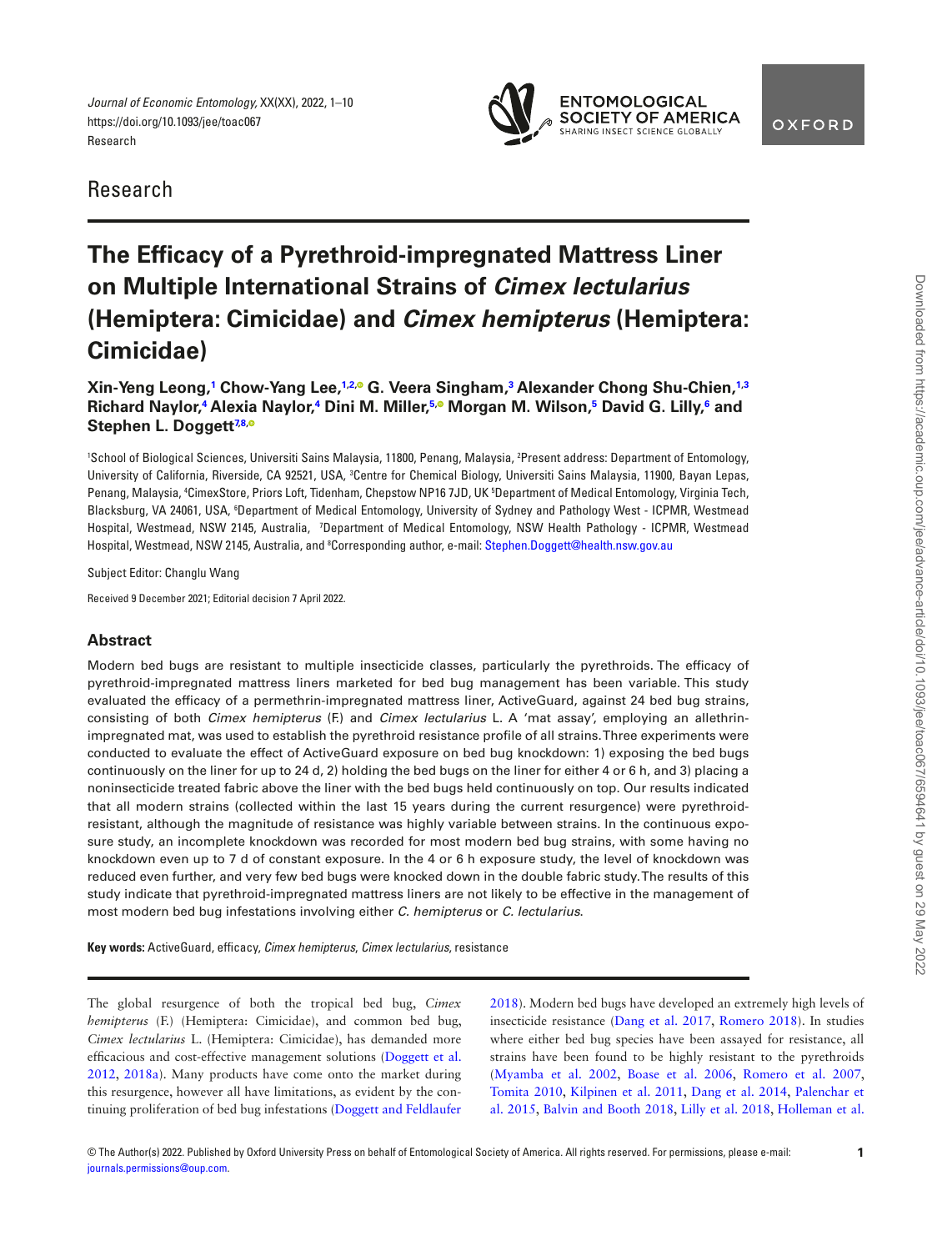<span id="page-1-16"></span><span id="page-1-14"></span><span id="page-1-11"></span><span id="page-1-5"></span>[2019](#page-9-6), [Punchihewa et al. 2019,](#page-9-7) [Cho et al. 2020](#page-8-5), [Vander Pan et al.](#page-9-8)  [2020](#page-9-8), [Zhao et al. 2020,](#page-9-9) [Akhoundi et al. 2021,](#page-8-6) [Deku et al. 2021,](#page-8-7) [Dang et al. 2021](#page-8-8), [Soh and Veera Singham 2021](#page-9-10)). Furthermore, resistance in modern bed bugs has been reported to other insecticide classes including the neonicotinoids, organochlorides, carbamates, organophosphates, aryl pyrroles, and a reduced susceptibility to diatomaceous earth dust [\(Dang et al. 2017,](#page-8-2) Romero 2018).

<span id="page-1-8"></span><span id="page-1-1"></span>One of the most debatable bed bug management strategies is the use of pyrethroid-impregnated fabrics, which are marketed as mattress covers, liners, and even as the material used to manufacture the mattress itself (Doggett and Feldlaufer 2018). A popular pyrethroidimpregnated liner used for bed bug management in the United States is the ActiveGuard mattress liner (Allergy Technologies, Ambler, PA) containing 1.64% permethrin. This product was initially developed to control house dust mites but has lately been marketed for bed bug control ([Ballard 2008](#page-8-9)). In assessing the efficacy of this product against bed bugs, [Jones et al. \(2013\)](#page-9-11) tested four strains of *C. lectularius* that were continuously exposed to the ActiveGuard mattress liner and reported that three strains died within 24 h. However, the surviving strain (Marcia) experienced only 22% mortality after 10 d of continuous exposure. In another continuous exposure evaluation using the pyrethroid-resistant 'Sydney' strain of *C. lectularius*, less than 20% mortality was recorded after 24 h. Subsequently, the mortality did not increase even after 16 d of continuous exposure [\(Doggett et al. 2011](#page-8-10)). More recent research has evaluated the efficacy of Aprehend (ConidioTec LLC, State College, PA), a fungal-based biopesticide containing *Beauveria bassiana*, against *C. lectularius* when applied to an ActiveGuard mattress liner [\(Shikano et al. 2019](#page-9-12)). The researchers found that ActiveGuard did not contribute to the bed bug mortality. In spite of these reported studies, the number of modern bed bug strains evaluated for susceptibility to permethrinimpregnated mattress liners has been limited, and none of the studies have assessed the mattress liner for the control of *C. hemipterus*.

<span id="page-1-13"></span><span id="page-1-7"></span>The use of pyrethroid-impregnated mattress products may have added consequences for the management of bed bug infestations. Bed bug management is a costly process, and many organizations impacted by bed bugs have limited fscal resources (Doggett et al. 2018b). Therefore, they must optimize these restricted fnancial resources to ensure that the best possible management options are employed.

<span id="page-1-12"></span><span id="page-1-3"></span>In this multi-institutional study, we evaluated the ActiveGuard mattress liner for the control of 24 strains of bed bugs. These strains included both *C. lectularius* and *C. hemipterus* species originating from Australia, Malaysia, Sweden, the United Kingdom, and the United States, with 21 collected during the modern resurgence. All strains were assayed for their pyrethroid resistance via the 'mat' assay [\(Dang et al. 2015a\)](#page-8-11) prior to testing on the mattress liner. As bed bugs are known to move about whilst searching for either a host or harborage [\(Romero et al. 2010\)](#page-9-13), three experimental designs were conceived in order to assess the effcacy of the mattress liner to simulate real-world conditions. Firstly, experiments were undertaken to evaluate the effcacy of bed bugs held continuously on the mattress liner. Secondly, as the bed bugs move and may contact the liner only intermittently, a trial was conducted that examined the effectiveness of short-term exposure, where the insects were held on the liner for either 4 or 6 h. Finally, because it is not recommended that permethrin-impregnated liners be in direct contact with the human skin, a third test examined the efficacy of the liners when covered by a noninsecticide impregnated fabric. The purpose of the overall study investigations was to determine if pyrethroid-impregnated mattress liners should, or should not be, recommended as part of an overall bed bug management program.

# <span id="page-1-15"></span><span id="page-1-2"></span><span id="page-1-0"></span>**Materials and Methods**

## <span id="page-1-6"></span>Bed Bugs

Twenty-four bed bug strains were used in the permethrinimpregnated mattress liner evaluation trials, including seven strains of *C. hemipterus* and 15 strains of *C. lectularius*, with two insecticide susceptible *C. lectularius* strains as controls. The bed bugs strain collection dates and locations are listed in [Table 1](#page-2-0). The insecticide susceptible strains used as the controls included the Monheim strain (in the Australian, British, and Malaysian studies) and the Harlan ('Fort Dix') strain (US studies). As no insecticide susceptible strain of *C. hemipterus* could be sourced worldwide, the Monheim strain of *C. lectularius* was used as the control. This strain has been used in other insecticide investigations involving *C. hemipterus* [\(Dang et](#page-8-12)  [al. 2015b](#page-8-12), [Leong et al. 2020a,](#page-9-14) [b](#page-9-15), [Dang et al. 2021\)](#page-8-8). None of the bed bug strains used in this study had undergone any laboratory induced selection for insecticide resistance.

<span id="page-1-10"></span><span id="page-1-9"></span><span id="page-1-4"></span>The Australian bed bug strains were reared under laboratory conditions of  $\sim$ 25°C,  $\sim$ 70% RH, and a photoperiod of 12:12 (L:D) h. The bed bugs were blood-fed once per week on specifcpathogen-free anesthetized rats. The Australian feld strains used in this study possess a range of resistance profles that had been determined by previous research, which categorized resistance levels when strains were exposed to a discriminating dose of deltamethrin [\(Lilly et al. 2018](#page-9-5)). The Adelaide and Ripponlea strains had low-level resistance, the Parramatta, Tamworth, Sydenham, and Newcastle strains demonstrated mid-level resistance, and the Alice Springs and Melbourne strains showed high resistance levels [\(Lilly et al. 2018](#page-9-5)). The Newcastle strain has extremely low fecundity and thus fewer replicates of bed bugs were used in assaying this strain. As this is a mid-level resistant strain, we felt it important to include the data, even if limited. Mixed-sex adults of each strain were used in this study, and bed bugs were offered the opportunity to feed to repletion 5–7 d prior to testing.

The Malaysian bed bugs strains were reared under laboratory conditions of ~27°C, ~70% RH, and a photoperiod of 12:12 (L:D) h. The Australian originating Queensland strain was reared and tested in Malaysia. The bed bugs were fed with freshly drawn rabbit blood in lithium heparin tubes (Vacutest Kima srl, Arzergrande [PD], Italy) once per week using the Hemotek membrane feeding system (Discovery Workshops, Accrington, UK). With the exception of the Kuala Lumpur (collected in 2005) and Madam Mo (collected in 2016) strains, all other Malaysian strains were collected from infested houses in 2015. Mixed-sex adults of each strain were used in this study, and bed bugs were offered to feed to repletion 7–9 d prior to testing.

The UK bed bugs strains were reared under laboratory conditions of ~27°C, ~70% RH, and a photoperiod of 12:12 (L:D) h. The bed bugs were allowed to feed once per week on a human volunteer (author RN). The populations selected for this study had a range of resistance profles correlating with their time in culture. The L1 strain, collected in c.1970, is similar to the Monheim strain in terms of its susceptibility to pyrethroids and other modern insecticides (authors RN&AN, unpublished data). Previous studies have found moderate levels of pyrethroid resistance in the F4 (UK) and Malmö (Sweden) strains, as well as high levels of pyrethroid resistance in the London N7 (UK) strain. Mixed-sex adults of each strain were used in this study, and bed bugs were offered to feed to repletion 5–7 d prior to testing.

The US bed bug strains were reared under laboratory conditions of  $\sim$ 25°C,  $\sim$ 70% RH, and a photoperiod of 12:12 (L:D) h. The bed bugs were fed once per week on defbrinated rabbit blood (Hemostat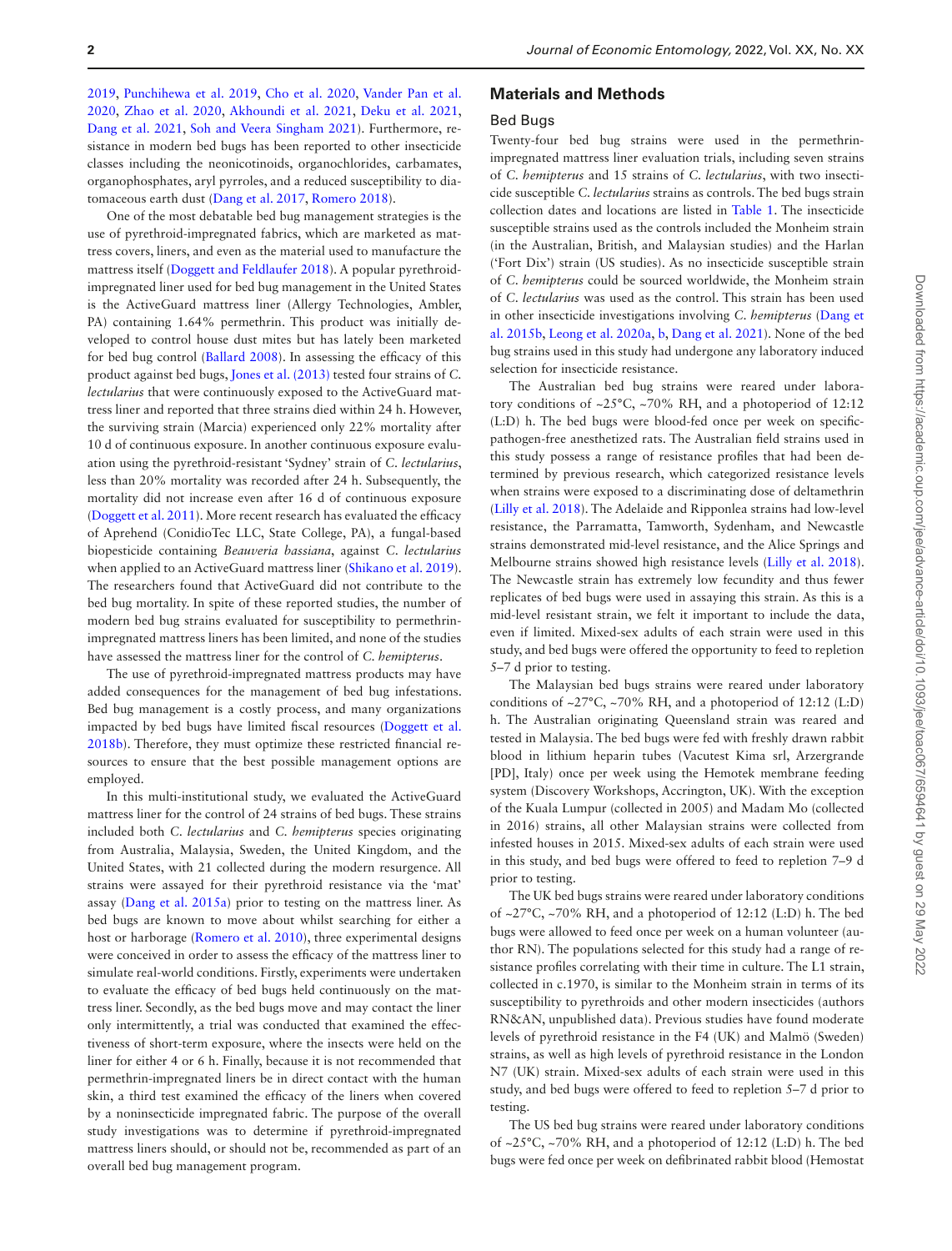<span id="page-2-0"></span>

| Table 1. Bed bug strains used in the study, their location of origin, date of collection, testing date, and resistance level |  |  |  |  |
|------------------------------------------------------------------------------------------------------------------------------|--|--|--|--|
|------------------------------------------------------------------------------------------------------------------------------|--|--|--|--|

| Strain         | Species        | Collection location      | Collection date | Testing date date | Resistance level <sup>a</sup> |
|----------------|----------------|--------------------------|-----------------|-------------------|-------------------------------|
| Adelaide       | C. lectularius | Adelaide, Australia      | 2013            | 2018              | M                             |
| Ripponlea      | C. lectularius | Ripponlea, Australia     | 2013            | 2018              | N                             |
| Parramatta     | C. lectularius | Parramatta, Australia    | 2012            | 2018              | <b>VH</b>                     |
| Tamworth       | C. lectularius | Tamworth, Australia      | 2015            | 2018              | <b>VH</b>                     |
| Sydenham       | C. lectularius | Sydenham, Australia      | 2013            | 2018              | <b>VH</b>                     |
| Newcastle      | C. lectularius | Newcastle, Australia     | 2013            | 2018              | VH                            |
| Alice Springs  | C. lectularius | Alice Springs, Australia | 2013            | 2018              | <b>VH</b>                     |
| Melbourne      | C. lectularius | Melbourne, Australia     | 2013            | 2018              | <b>VH</b>                     |
| Queensland     | C. hemipterus  | Queensland, Australia    | 2004            | 2018              | <b>VH</b>                     |
| Kuala Lumpur   | C. hemipterus  | Kuala Lumpur, Malaysia   | 2005            | 2018              | H                             |
| Bukit Mertajam | C. hemipterus  | Bukit Mertajam, Malaysia | 2015            | 2018              | <b>VH</b>                     |
| Saujana        | C. hemipterus  | Penang, Malaysia         | 2015            | 2018              | VH                            |
| Krystal Point  | C. hemipterus  | Krystal Point, Malaysia  | 2015            | 2018              | <b>VH</b>                     |
| Madam Mo       | C. hemipterus  | Penang, Malaysia         | 2016            | 2018              | VH                            |
| Tanjong Tokong | C. hemipterus  | Tanjong Tokong, Malaysia | 2015            | 2018              | <b>VH</b>                     |
| F4             | C. lectularius | London, UK               | 2012            | 2018              | N                             |
| L1             | C. lectularius | London, UK               | c.1970          | 2018              | N                             |
| London N7      | C. lectularius | London, UK               | 2019            | 2018              | VH                            |
| Malmö          | C. lectularius | Malmö, Sweden            | 2018            | 2018              | M                             |
| Epic Center    | C. lectularius | Cincinnati, OH, USA      | 2009            | 2019              | <b>VH</b>                     |
| Richmond       | C. lectularius | Richmond, VA, USA        | 2008            | 2019              | М                             |
| Vinton         | C. lectularius | Vinton, VA, USA          | 2019            | 2019              | <b>VH</b>                     |
| Harlan         | C. lectularius | Fort Dix, NJ, USA        | 1973            | 2019              | N                             |
| Monheim        | C. lectularius | Germany                  | c.1970          | 2019              | N                             |

<span id="page-2-1"></span> ${}^a\!$ Resistance level determined by the results of the mat assay herein and using the classification of [Leong et al. \(2020b\)](#page-9-15). N = No resistance, L = Low, M = Moderate, H = High, VH = Very High.

Laboratories, Dixon, CA) using an artifcial feeding system, maintained at 35.5°C by circulating hot water. Mixed-sex adults of each strain were used in this study, and bed bugs were offered the opportunity to feed to repletion 5–7 d prior to testing.

For the experiments, fve replicates of ten bed bugs were used. However, due to the limited number of individual bed bugs in some resistant strains, fewer bugs were tested. The numbers of bed bugs used in each trial are detailed in [Tables 2-6](#page-4-0).

# Mattress Liner

Four ActiveGuard (1.64% permethrin) queen-sized mattress liners were purchased online from 'Do-It-Yourself Pest Control' (cat. no.: SKU: 5688200103Queen). One liner was sent to each respective testing laboratory. The liners were used within the two-year useby-date recommendation. No nonpermethrin impregnated liners were available for use as a control fabric. Instead, a fabric of similar composition (100% polyester, unbranded) was purchased (by SLD) and swatches were sent to the participating laboratories for use as controls, and for covers in the double-fabric study.

## Experimental Procedures

Four experiments were conducted: 1) Determination of resistance levels using the 'mat assay' method ([Dang et al. 2015a\)](#page-8-11), 2) A continual exposure study whereby bed bugs were constantly held on the mattress liner, 3) A study whereby bed bugs were held on the mattress liner for either 4 or 6 h and transferred to a noninsecticide impregnated fabric, and 4) A study whereby a second noninsecticide treated fabric was positioned over the mattress liner (double-fabric study), and bed bugs placed onto the upper fabrics and held in place continuously. For these experiments, knockdown was recorded for different periods per each laboratory, as detailed below. A bed bug was considered knocked-down when no coordinated movement was observed, or the insect could not correct its position.

# Insecticide Resistance Testing

Each bed bug strain was tested to determine its pyrethroid resistance profle using the method described by [Dang et al. \(2015a\).](#page-8-11) This procedure was employed due to the ease and speed of the methodology, and that few bed bugs need to be used for a broad indication of resistance levels. Briefy, the 'mat assay' employs a mosquito mat impregnated with 40 mg d-allethrin/pad (Mortein Odourless Mozzie Zapper). In the study, ten bed bugs were placed into a clean plastic vial (5 ml). The vial's opening was covered with a freshly opened mat (each mat is sold sealed in a foil pack). The vial was inverted onto the mat to ensure that the bed bugs remained in constant contact with the mat surface. The vial was then upturned at regular time intervals, to observe the knockdown of the bed bugs as detailed below. Bed bugs that dislodged from the mat when the vial was inverted, and showed no coordinated movement upon gentle shaking, were considered knockeddown. Each mat was used for one replication and discarded. Control vials were covered with flter paper and were treated as described for the mosquito mat assays. Each mat assay had five replicates.

For the Australian trials, knockdown was recorded every hour for up to six hours, and then at every 24 h for up to 7 d. For the Malaysian trials, the knockdown response of bed bugs was observed at intervals of 5 min during the frst 40 min for Monheim susceptible strain (MY), at intervals of 30 min from 4 – 10 h postexposure forall *C. hemipterus* feld strains at intervals of 2 h from 4 to 24 h, and there on at intervals of 6 h for up to 4 d. For the UK trials, the knockdown response of bed bugs was observed hourly for up to 4 h and then daily up to 21 d. For the US trials, knockdown was monitored for every 10 min for up to 1 hr, then hourly every 6 h for 24 h, and then daily for up to 4 d.

# Continuous Exposure Experiment

Swatches of the mattress liner were cut out and fxed onto the base of a 9 cm diameter Petri dish with double-sided tape. Ten bed bugs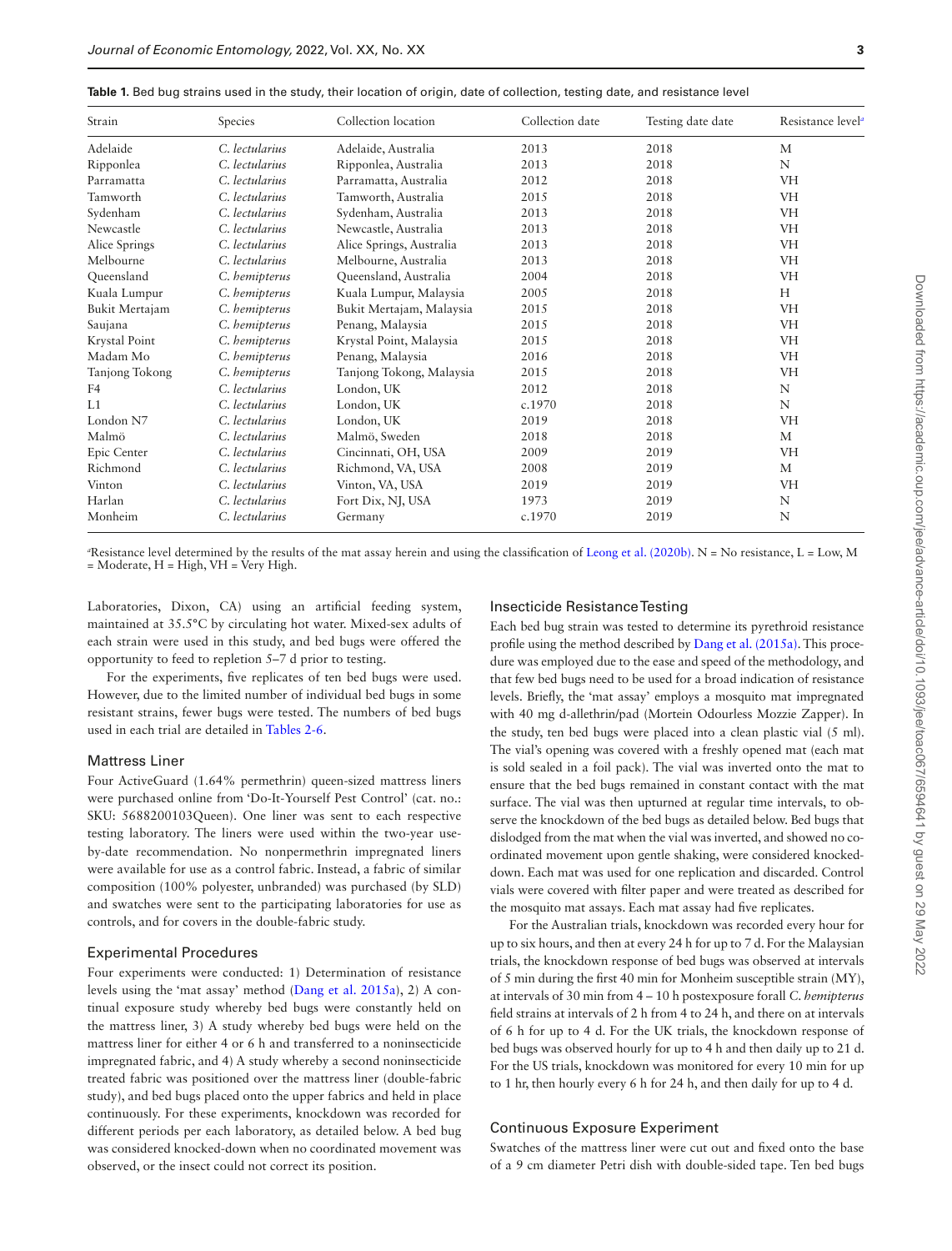of mixed-sex were placed into the Petri dish, contacting the mattress liner, thus achieving constant exposure. Control replicates were placed on untreated fabric. Each bed bug strain had fve replicates, except for some of the more highly resistant strains, where numbers in the colony were limited. Bed bugs that did not show coordinated movement when gently probed were considered knocked-down, while those that showed no response were considered dead. As it is not possible to determine time of death/knockdown, both were combined in the results for this and the remainder of the experiments as mortality. For the Australian trials, mortality recordings were undertaken hourly for up to 6 h and then at 24 h post-exposure daily for 7 d. In the Malaysian trials, bed bug mortality was recorded daily for 4 d. For the UK trials, mortality was monitored daily for 21 d. For the US trials, mortality was monitored daily for 24 d.

## Four or Six hour Exposure Experiment

Bed bugs in groups of 10 were placed directly onto the mattress liner for either 4 or 6 h as per the previous experiment. After the given time period, the insects were removed and placed onto a noninsecticide impregnated control fabric and mortality recorded. Control replicates were placed on untreated fabric. Each treatment for each strain was repeated fve times. For the Australian trials, 4 h of exposure to the mattress liner was used. The Australian study was only undertaken on the Monheim, Adelaide, and Ripponlea strains, as the mattress liner in the continuous exposure experiment failed to cause any knockdown or mortality in the other strains. With the strains tested, mortality recordings were undertaken hourly for up to 6 h, and then at 24 h post-exposure daily for 7 d. For the Malaysian trials, 4 h of exposure to the mattress liner was used, and mortality was observed daily for 4 d. For the US trial, the bed bugs were kept on the mattress liner for 6 h before being transferred to the control fabric. The bed bugs were monitored for mortality daily, for 24 d. The UK group did not undertake the 4 or 6 h exposure study due to a lack of bed bugs.

## Double Fabric Experiment

A layer of untreated (control) fabric was placed on top of the mattress liner, and 10 bed bugs per strain (with fve replicates) were placed onto the control fabric and held continuously. The study was only undertaken on the Monheim and Ripponlea strains for the Australian trials, as the mattress liner in the 4 h exposure experiment failed to produce any knockdown or mortality in the other strains. Mortality recordings were undertaken hourly for 6 h, and then at 24 h postexposure daily for 7 d. For the Malaysian trials, the mortality responses of bed bugs were observed daily for 4 d. For the UK trials, mortality was monitored daily for 21 d. The US group did not undertake the double fabric study due to a lack of bed bugs.

#### Data Analysis

<span id="page-3-1"></span><span id="page-3-0"></span>For the insecticide resistance assay, control knockdown was corrected using [Abbott's \(1925\)](#page-8-13) formula. Data from all replicates were pooled and subjected to probit analysis using Polo Plus [\(Robertson et al. 2017\)](#page-9-16). Knockdown at selected time intervals was chosen and compared. Resistance ratios  $(RR_{50})$  were obtained by dividing the KT<sub>50</sub> of the specified strain with that of the KT<sub>50</sub> of the susceptible laboratory strain (i.e., the Monheim strain for the Australian, Malaysian, and UK studies, and Harlan strain for the US study). KT<sub>50</sub>s were considered significantly different ( $P < 0.05$ ) from one another based on nonoverlapped of 95% fducial limits. The classifcation of resistance followed that of [Leong et al. \(2020b\)](#page-9-15): ≤1 = no resistance; >1 to ≤5 = low resistance; >5 to ≤10 = moderate resistance; >10 to  $\leq$ 50 = high resistance; >50 = very high resistance. For the experiments using the mattress liner, the mean survival times

were determined by analyzing knockdown data using Kaplan–Meier survival analysis, and the survivorship curves were compared with the corresponding susceptible strains for each laboratory using Mantel–Cox log-rank test in SPSS version 27.0 (IBM Corporation, Armonk, NY).

# **Results**

# Insecticide Resistance Testing

[Table 2](#page-4-0) details the susceptibility of all bed bug strains in the mat assay. Control mortality throughout the entire experiments for all strains ranged from 0 to 6%. In the Australian trials, all susceptible Monheim strain bed bugs were knocked down within 3 h in the mat assay, while all modern feld *C. lectularius* strains showed pyrethroid resistance when subjected to the mat assay, although the degree of resistance was variable  $(RR_{50})$  ranged from 2.3 to 1123.4). With the Newcastle, Alice Springs, and Melbourne strains, no mortality was recorded despite the 7 d continuous contact with the d-allethrin impregnated mat, and less than two knockdowns were recorded with the Sydenham and Tamworth strains. Only the Adelaide strain had 100% knockdown, and this took 3 d of constant exposure. The Ripponlea strain was the least resistant strain, with  $-2x$  RR<sub>50</sub> compared to the Monheim strain. Based on the classifcation of [Leong et al. \(2020b\)](#page-9-15) as determined by the 'mat' assay, the Ripponlea strain had 'low' resistance, the Adelaide strain had 'moderate', and the remaining strains had 'very high' resistance.

In the Malaysian trials, all modern feld *C. hemipterus* strains showed pyrethroid resistance when subjected to the mat assay ( $RR<sub>50</sub>$ ranged from 35.4 to >300) [\(Table 2\)](#page-4-0). The 96 h knockdown of all tested *C. hemipterus* strains ranged from 8 to 96%.  $KT_{50}$  values for the Queensland and Saujana strains failed to be generated because less than 50% knockdown had occurred within 96 h, thus demonstrating 'very high' resistance levels. Kuala Lumpur, the least resistant strain ( $RR_{50} = 35.4$ ), demonstrated a 'high' level of resistance towards the d-allethrin mat. Bukit Mertajam, Krystal Point, Madam Mo, and Tanjong Tokong strains demonstrated 'very high' resistance levels. At 72 h posttreatment, mortality in the Queensland, Bukit Mertajam, Saujana, Madam Mo, and Tanjong Tokong strains ranged from 8 – 96%.

When evaluating the UK modern feld bed bug strains, the resistance ratio ranged from 2.0 to >1,575. In the L1 strain, 100% knockdown was achieved in 24 h [\(Table 2](#page-4-0)). For the F4 and Malmö strains, knockdown at 48 h was 92% and 76%, respectively. For the London N7 strain, knockdown was only 20% despite the bed bugs being in continuous contact with the mat for 21 d. The L1 showed 'no' resistance, the F4 strain had 'low' resistance, the Malmö had 'moderate' resistance, and the N7 had 'very high' resistance.

In the US trials, the knockdown of the susceptible Harlan strain reached 94% after 1 d in the mat assay and 74% in the Richmond strain ([Table 2\)](#page-4-0). The Vinton and Epic Center strains were held on the mats continuously for 4 d, and knockdown reached 32 and 40%, respectively. RR<sub>50</sub> was 4.5 for Richmond strain, and >185 and 256.8 for the Vinton and Epic Center strains, respectively. The Richmond strain had 'moderate' resistance, while the Vinton and Epic Center both had 'very high' resistance.

# Continuous Exposure Experiment

[Table 3](#page-5-0) details the mean survival times and mortality of both species in the continuous mattress liner exposure experiment. The mean survival time of all feld strains was signifcantly longer (*P* < 0.05) than their corresponding susceptible strain.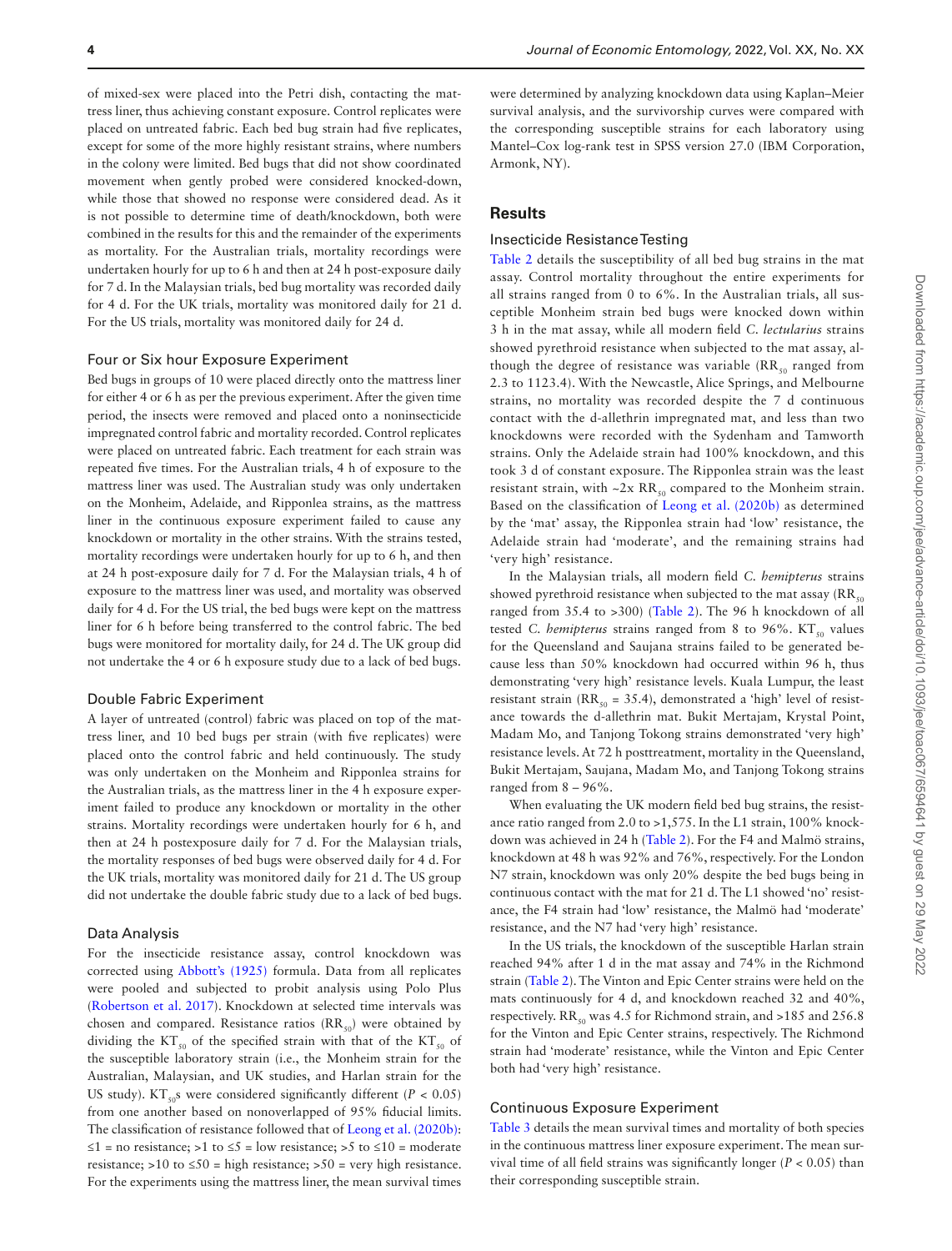|                           |                  |                                             | $KT_{\alpha s}$ (95% fiducial<br>limit) (in hour) | Slope $\pm$<br><b>SE</b> | $\chi^2$ (df) | $RR_{50}$         | Cumulative %<br>mortality |                          |                          |
|---------------------------|------------------|---------------------------------------------|---------------------------------------------------|--------------------------|---------------|-------------------|---------------------------|--------------------------|--------------------------|
| Species strain (country)  | $\boldsymbol{n}$ | $KT_{50}$ (95% fiducial<br>limit) (in hour) |                                                   |                          |               |                   | $24-h$                    | $48-h$                   | $72-h$                   |
| C. lectularius            |                  |                                             |                                                   |                          |               |                   |                           |                          |                          |
| Monheim susceptible (MYS) | 50               | $0.3(0.3-0.3)$                              | $0.5(0.5-0.5)$                                    | $7.2 \pm 0.6$            | 4.1(13)       | 1.0               | 100                       | 100                      | 100                      |
| Monheim susceptible (AUS) | 50               |                                             |                                                   |                          |               | $\qquad \qquad -$ | 100                       | 100                      | 100                      |
| Monheim susceptible (UK)  | 50               | $\overline{a}$                              |                                                   |                          |               | ÷                 | 100                       | 100                      | 100                      |
| Harlan susceptible (US)   | 50               | $0.5(0.3-0.8)$                              | $20.1(10.3-63.0)$                                 | $1.0 \pm 0.2$            | 4.0 $(5)$     | 1.0               | 100                       | 100                      | 100                      |
| Adelaide (AUS)            | 50               | $9.7(8.7-11.0)$                             | $40.3(32.3 - 53.1)$                               | $2.7 \pm 0.2$            | 1.3(5)        | 30.3              | 84                        | 98                       | 100                      |
| Ripponlea (AUS)           | 50               | $0.73(0.1 - 1.4)$                           | $9.3(4.8 - 153.0)$                                | $1.5 \pm 0.2$            | 15.0(4)       | 2.3               | 96                        | 96                       | 96                       |
| Newcastle (AUS)           | 10               | >72                                         | >72                                               |                          |               | >525              | $\mathbf{0}$              | $\theta$                 | $\mathbf{0}$             |
| Sydenham (AUS)            | 50               | >168                                        | >168                                              |                          |               | >525              | $\mathbf{0}$              | $\mathbf{0}$             | $\mathbf{0}$             |
| Parramatta (AUS)          | 50               | 359.5 (229.3-<br>963.2)                     | n/a                                               | $1.0 \pm 0.2$            | 1.8(5)        | >1123.4           | 14                        | 20                       | 22                       |
| Tamworth (AUS)            | 50               | >168                                        | >168                                              |                          |               | >525              | $\mathbf{0}$              | $\mathbf{0}$             | 10                       |
| Alice Springs (AUS)       | 50               | >168                                        | >168                                              |                          |               | >525              | $\mathbf{0}$              | $\Omega$                 | $\mathbf{0}$             |
| Melbourne (AUS)           | 50               | >168                                        |                                                   |                          |               | >525              | $\mathbf{0}$              | $\theta$                 | $\boldsymbol{0}$         |
| $F4$ (UK)                 | 50               | $\boldsymbol{b}$                            |                                                   |                          |               | $\qquad \qquad -$ | 88                        | $\overline{\phantom{m}}$ | $\qquad \qquad -$        |
| $LI$ (UK)                 | 50               | $0.6(0.4-0.9)$                              | $2.97(2.2 - 5.1)$                                 | $2.5\pm0.6$              | 0.6(3)        | 2.0               | 100                       | 100                      |                          |
| London N7 (UK)            | 50               | > 504                                       | >504                                              |                          |               | >1575             | 10                        | 10                       |                          |
| Malmö (Sweden)            | 50               | $6.8(4.1 - 11.3)$                           | 241.13 (88.8-<br>1713.5                           | $1.1 \pm 0.1$            | 7.0(5)        | 21.3              | 38                        | 38                       | $\overline{\phantom{0}}$ |
| Vinton(US)                | 50               | $>96$                                       | $>96$                                             |                          |               | >185              | 8                         |                          |                          |
| Epic Center (US)          | 50               | $133.5(52.3 -$<br>963.0                     | >133                                              | $0.6 \pm 0.1$            | 5.3(6)        | 256.8             | 36                        |                          |                          |
| Richmond (US)             | 50               | $3.9(2.7-6.2)$                              | $71.1(29.3 - 393.4)$                              | $1.3 \pm 0.1$            | 9.2(6)        | 4.5               | 76                        |                          |                          |
| C. hemipterus             |                  |                                             |                                                   |                          |               |                   |                           |                          |                          |
| Kuala Lumpur (MYS)        | 50               | $11.4(10.4-12.3)$                           | $24.0(20.1 - 29.8)$                               | $5.3 \pm 0.7$            | 1.4(3)        | 35.4              | $\qquad \qquad -$         | $\overline{\phantom{m}}$ | 96                       |
| Bukit Mertajam (MYS)      | 50               | $45.0(36.3 - 57.1)$                         | 641.0 (359.8-<br>1691.7                           | $1.4 \pm 0.2$            | 5.6(6)        | 140.5             | 38                        | 48                       | 50                       |
| Saujana (MYS)             | 50               | $>96$                                       | $>96$                                             |                          |               | >300              | 12                        | 28                       | 34                       |
| Krystal Point (MYS)       | 50               | $23.9(16.1 - 32.8)$                         | 154.9 (87.7-<br>579.0                             | $2.0 \pm 0.2$            | 10.5(5)       | 74.7              | 64                        | 70                       | 78                       |
| Madam Mo (MYS)            | 50               | $37.8(32.3 - 45.3)$                         | > 96                                              | $1.5 \pm 0.2$            | 4.4(11)       | 118.2             | 40                        | 56                       | 62                       |
| Tanjung Tokong (MYS)      | 50               | 36.0 (29.6-47.9)                            | > 96                                              | $1.8 \pm 0.2$            | 3.7(8)        | 112.6             | 40                        | 50                       | 50                       |

<span id="page-4-0"></span>**Table 2.** The susceptibility of *C. hemipterus* and *C. lectularius* bed bug strains used in this study to d-allethrin impregnated mats

KT = Knockdown time.

<span id="page-4-1"></span>*a* Insuffcient data collected as all test insects died within an hour.

<span id="page-4-2"></span>*b* Insuffcient data collected as a large portion of the test insects died within an hour.

When evaluating the Australian strains, not all the bed bugs were knocked-down or killed, even with 7 d of continuous exposure to the mattress liner. For most Australian strains, mortality was less than 10%. No bed bugs in Sydenham or Melbourne strains were knockeddown or killed, hence the mean survival time could not be generated. Control mortalities ranged from 2 to 14% at 7 d posttreatment.

The Malaysian trials also showed poor performance of the mattress liner to kill the *C. hemipterus* strains ([Table 3](#page-5-0)). With exception of the Madam Mo strain, all strains showed mean survival times exceeding 60 h. The Queensland, Kuala Lumpur, Bukit Mertajam, Saujana, Krystal Point, and Tanjong Tokong strains recorded mortality ranging from 2 to 52% after 4 d of continuous exposure ([Table](#page-5-0)  [3](#page-5-0)). No control mortality was recorded for the Malaysian trials.

In the UK trial, all susceptible Monheim and L1 strain bed bugs showed mean survival times below 3.5 h with the continuous exposure study ([Table 3\)](#page-5-0). At 21 d of continuous exposure, the F4, Malmö, and London N7 strains experienced knockdown and mortality levels of 2%, 46%, and 0%, respectively. Mean survival times for Malmö and F4 were >300 h. No control mortality was observed for the UK trials.

In the US study, 100% mortality was achieved with the bed bugs of the Harlan strain within 24 h. After 24 d of constant contact with the mattress liner, knockdown and mortality for the Richmond,

Vinton, and Epic Center strains was recorded as 84%, 32%, and 52% respectively. There was minimal control mortality up to 7 d, however by 24 d posttreatment for the Harlan strain, control mortality was 22% and ranged from 14 to 36% for the feld strains.

## Four or Six hour Exposure Experiment

All susceptible Monheim bed bugs were knocked-down within 3 h of exposure to the mattress liner and hence not transferred to the noninsecticide-treated surface. The Australian Ripponlea strain only experienced 46% mortality after 7 d. The Parramatta strain, which was highly resistant, only had 4% mortality after 7 d [\(Table 4](#page-5-1)). Mean survival times for all feld strains evaluated were signifcantly longer  $(P < 0.05)$  than that of the Monheim susceptible (AUS) strain. None of the Adelaide strain was killed. Since the mattress liner failed to cause any signifcant mortality in the other Australian modern feld strains used in the previous continuous exposure study, they were not included in this 4 h exposure evaluation. Control mortality ranged from 0 to 10% at 7 d posttreatment.

In the Malaysian trials, low mortalities (0–18%) were observed when the adults of modern feld *C. hemipterus* strains (except the Madam Mo strain) were exposed to the mattress liner for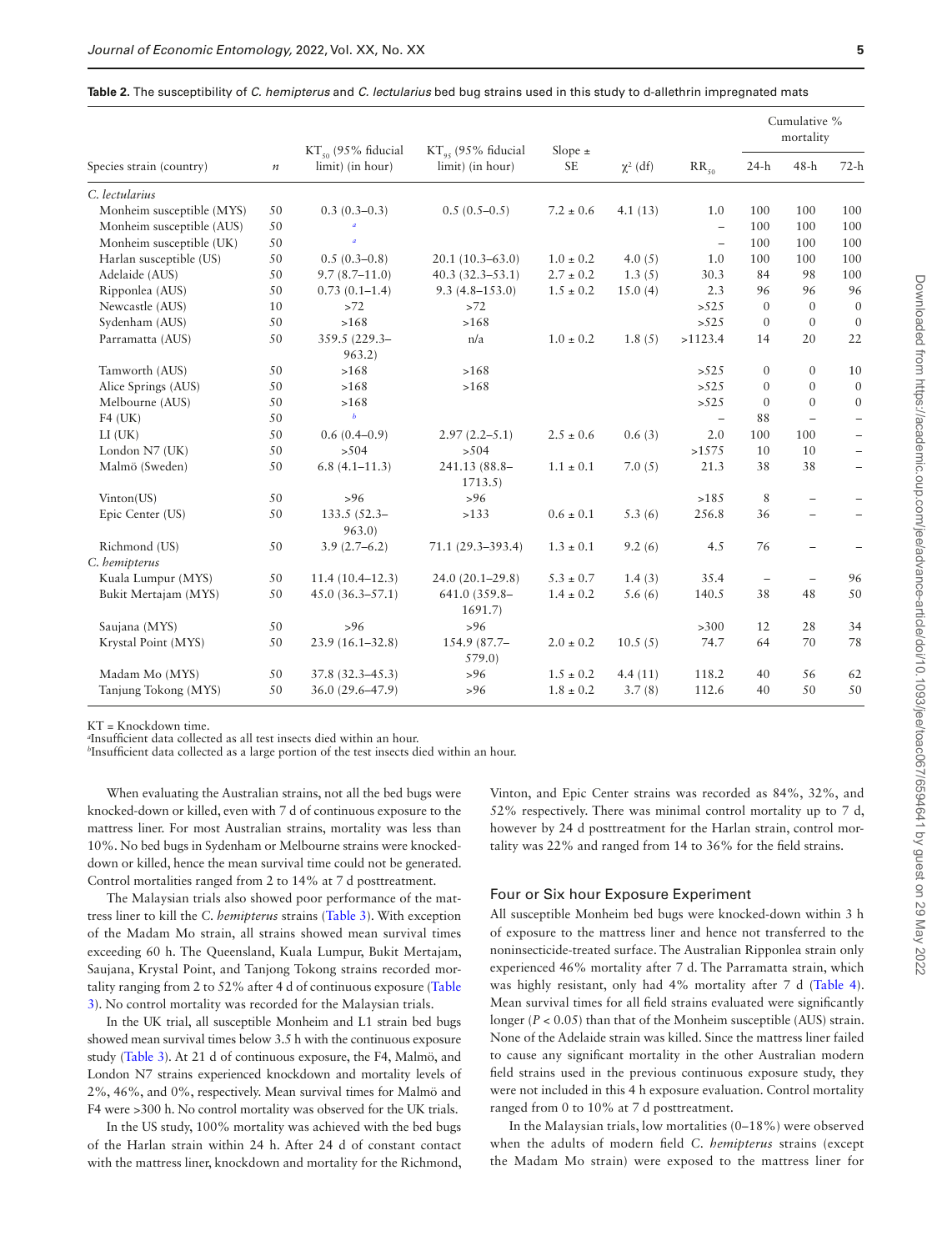| Species                   |                  |                            |                  |               | Cumulative % mortality |                       |                       |                       |
|---------------------------|------------------|----------------------------|------------------|---------------|------------------------|-----------------------|-----------------------|-----------------------|
| Strain (country)          | $\boldsymbol{n}$ | Mean survival time $(h)^a$ | Std. error       | 95% CI        | $4-d$                  | $7-d$                 | $21-d$                | $24-d$                |
| C. lectularius            |                  |                            |                  |               |                        |                       |                       |                       |
| Monheim susceptible (MY)  | 50               | 0.4                        | 0.0              | $0.3 - 0.4$   | 100                    | $\equiv$ <sup>c</sup> | $\equiv$ c            |                       |
| Monheim susceptible (AUS) | 50               | 1.1                        | 0.1              | $1.0 - 1.3$   | 100                    | $\equiv$              | $\equiv$              |                       |
| Monheim susceptible (UK)  | 50               | 2.0                        | $\boldsymbol{0}$ | $2.0 - 2.0$   | 100                    | $\equiv$              | $\equiv$              |                       |
| Harlan susceptible (US)   | 50               | 24.0                       | $\mathbf{0}$     | $24.0 - 24.0$ | 100                    | $-$ c                 | $\equiv$              | $\epsilon$            |
| Adelaide (AUS)            | 50               | b                          |                  |               | 10                     | 16                    | $\equiv$ c            | $\equiv$              |
| Ripponlea (AUS)           | 50               | $46.6*$                    | 9.0              | $29.0 - 64.1$ | 78                     | 82                    | $-c$                  |                       |
| Newcastle (AUS)           | 40               | b                          |                  |               | 8                      | 10                    | $\equiv$              | $\equiv$              |
| Parramatta (AUS)          | 50               | b                          |                  |               | $\overline{4}$         | $\overline{4}$        | $\equiv$ <sup>c</sup> | $\equiv$              |
| Sydenham (AUS)            | 50               | $-b$                       |                  |               | $\Omega$               | $\Omega$              | $\equiv$              | $\equiv$              |
| Tamworth (AUS)            | 50               | $\_^b$                     |                  |               | 5                      | 5                     | $\equiv$ c            | $\mathcal{L}$         |
| Alice Springs (AUS)       | 50               | b                          |                  |               | $\overline{4}$         | $\overline{4}$        | $\equiv$ c            | $\equiv$ <sup>c</sup> |
| Melbourne (AUS)           | 50               | $-b$                       |                  |               | $\Omega$               | $\Omega$              | $-c$                  |                       |
| $F4$ (UK)                 | 50               | $504.0*$                   | $\overline{0}$   | 504.0-504.0   | $-^c$                  | $\Omega$              | $\overline{2}$        | $\equiv$              |
| $L1$ (UK)                 | 50               | $3.5*$                     | 0.2              | $3.0 - 3.9$   | $\equiv^c$             | 100                   | $\mathcal{L}$         | $\equiv$              |
| London N7 (UK)            | 50               | $-b$                       |                  |               | $\equiv$               | $\Omega$              | $\mathbf{0}$          | $\equiv$              |
| Malmö (Sweden)            | 50               | $316.3*$                   | 32.2             | 253.1-379.4   | $\equiv$               | 40                    | 46                    | $\equiv$              |
| Vinton (US)               | 50               | $503.5*$                   | 16.0             | 472.2-534.9   | $\Omega$               | $\overline{2}$        | $\mathcal{A}$         | $\mathcal{A}$         |
| Epic Center (US)          | 50               | 496.3*                     | 23.7             | 449.9-542.8   | 10                     | 10                    | 22                    | 32                    |
| Richmond (US)             | 50               | $174.7*$                   | 30.9             | 114.1-235.3   | 64                     | 64                    | $\mathcal{A}$         | $\mathbf{d}$          |
| C. hemipterus             |                  |                            |                  |               |                        |                       |                       |                       |
| Queensland (AUS)          | 50               | $94.0*$                    | 1.7              | 90.8-97.4     | 10                     | $\equiv$              | $-c$                  |                       |
| Kuala Lumpur (MY)         | 50               | $89.3*$                    | 2.6              | $84.2 - 94.5$ | 20                     | $\equiv$ <sup>c</sup> | $\equiv$ c            | $\equiv$              |
| Bukit Mertajam (MY)       | 50               | $82.2*$                    | 3.5              | 75.4-89.0     | 38                     | $\equiv$              | $\equiv$              | $\epsilon$            |
| Saujana (MY)              | 50               | 83.0*                      | 2.7              | 77.6-88.6     | 34                     | $\equiv$              | $\equiv$              | $\equiv$              |
| Krystal Point (MY)        | 50               | $\_^b$                     |                  |               | $\overline{2}$         | $\equiv$              | $\equiv$              | $\equiv$ c            |
| Madam Mo (MY)             | 50               | $3.9*$                     | 0.4              | $3.1 - 4.8$   | 100                    | $\equiv$              | $\equiv$              | $\equiv^c$            |
| Tanjung Tokong (MY)       | 50               | 66.3*                      | 4.8              | 56.8-75.8     | 52                     | $\equiv$              | $-c$                  | $-c$                  |

<span id="page-5-0"></span>**Table 3.** Mean survival times and mortality of *C. lectularius* and *C. hemipterus* in continuous ActiveGuard mattress liner exposure experiment

An \* indicates that the strain's mean survival time is signifcantly different from that of the corresponding susceptible strain (Mantel–Cox log-rank test,  $P < 0.05$ ).

<span id="page-5-3"></span>*b* Analysis not possible due to no or low mortality even at 7 or 21 d post-treatment.

<span id="page-5-4"></span><span id="page-5-2"></span>*c* Not available as mortality was already 100% or not scored. *d* Control mortality was >20% and thus mortality was not calculated.

<span id="page-5-1"></span>**Table 4.** Mean survival times and mortality of *C. lectularius* and *C. hemipterus* in ActiveGuard mattress liner 4-hour exposure experiment

|                             |                  |                            |            |               | Cumulative % mortality |                |                            |  |
|-----------------------------|------------------|----------------------------|------------|---------------|------------------------|----------------|----------------------------|--|
| Species<br>Strain (country) | $\boldsymbol{n}$ | Mean survival time $(h)^a$ | Std. error | 95% CI        | $1-d$                  | $4-d$          | 7-d                        |  |
| C. lectularius              |                  |                            |            |               |                        |                |                            |  |
| Monheim susceptible (MY)    | 50               | 0.4                        | 0.0        | $0.3 - 0.4$   | 100                    | $\equiv$       |                            |  |
| Monheim susceptible (AUS)   | 50               | 5.0                        | $\Omega$   | $5.0 - 5.0$   | 100                    | $\epsilon$     |                            |  |
| Adelaide (AUS)              | 50               | $-b$                       |            |               | $\Omega$               | $\mathbf{0}$   | $\mathbf{0}$               |  |
| Ripponlea (AUS)             | 50               | $72.3*$                    | 9.7        | $53.2 - 91.4$ | 20                     | 34             | 46                         |  |
| Parramatta (AUS)            | 50               | $-b$                       |            |               | $\overline{2}$         | $\overline{4}$ | $\overline{4}$             |  |
| C. hemipterus               |                  |                            |            |               |                        |                |                            |  |
| Queensland (AUS)            | 50               | b                          |            |               | $\mathbf{0}$           | $\mathbf{0}$   |                            |  |
| Kuala Lumpur (MY)           | 50               | $94.1*$                    | 1.7        | $90.7 - 97.5$ | 2                      | 18             | $\equiv$                   |  |
| Bukit Mertajam (MY)         | 50               | $91.9*$                    | 2.2        | $87.7 - 96.2$ | 2                      | 16             |                            |  |
| Saujana (MY)                | 50               | b                          |            |               | $\mathbf{0}$           | 6              | $\equiv$                   |  |
| Krystal Point (MY)          | 50               | b                          |            |               | $\Omega$               | $\Omega$       | $\equiv$                   |  |
| Madam Mo (MY)               | 50               | $4.1*$                     | 0.3        | $3.5 - 4.7$   | 80                     | 100            |                            |  |
| Tanjung Tokong (MY)         | 50               | $-b$                       |            |               | 10                     | 10             | $\overline{\phantom{a}}^c$ |  |

An \* indicates that the strain's mean survival time is signifcantly different from that of the corresponding susceptible strain (Mantel–Cox log-rank test,  $P < 0.05$ ).

<span id="page-5-6"></span>*b* Analysis not possible due to no mortality even up at 4 or 7 d post-treatment.

<span id="page-5-5"></span>*c* Not available as mortality was already 100% or not scored.

4 h. Mean survival times (86.7–94.1 h) for these *C. hemipterus* strains were signifcantly longer (*P* < 0.05, Mantel–Cox log rank test) than that of the Monheim susceptible (MY) strain [\(Table 4\)](#page-5-1).

Mean survival time of two strains (Queensland and Krystal Point) could not be generated as there were no mortality even up to 4 d posttreatment.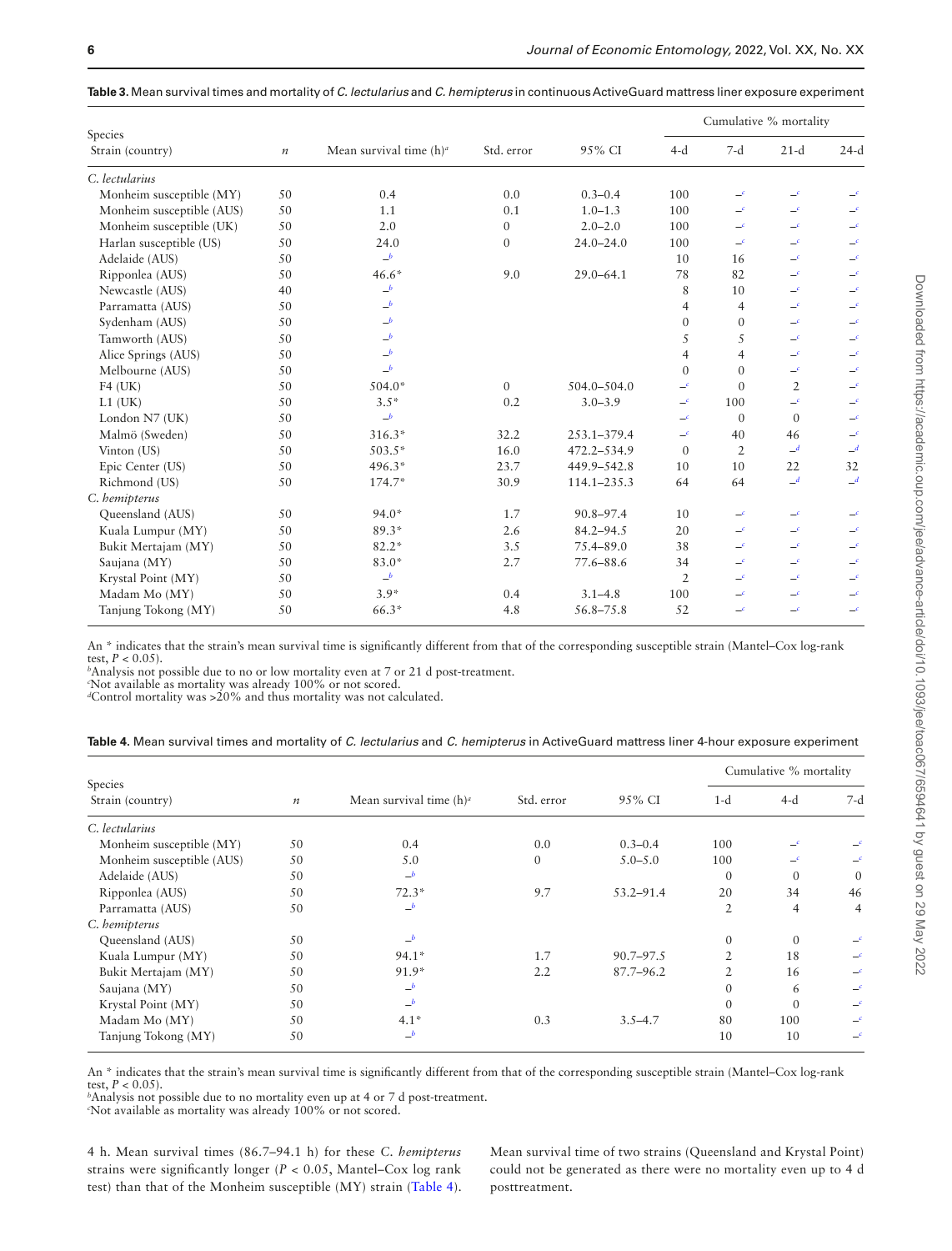|                         |                  |                        |              |               | Cumulative %                 | mortality             |
|-------------------------|------------------|------------------------|--------------|---------------|------------------------------|-----------------------|
| Species                 |                  |                        |              |               |                              |                       |
| Strain (country)        | $\boldsymbol{n}$ | Mean survival time (h) | Std. error   | 95% CI        | 1-d                          | $4-d$                 |
| C. lectularius          |                  |                        |              |               |                              |                       |
| Harlan susceptible (US) | 50               | 1.8                    | 0.1          | $1.5 - 2.1$   | 100                          | $\equiv$ <sup>a</sup> |
| Epic Center (US)        | 50               | $86.7*$                | 4.3          | 78.2–95.2     | $\equiv$ <sup><i>a</i></sup> | 12                    |
| Richmond (US)           | 50               | $68.4*$                | 6.1          | 56.6–80.3     | $\equiv$ <sup>a</sup>        | 64                    |
| Vinton (US)             | 50               | $96.0*$                | $\mathbf{0}$ | $96.0 - 96.0$ | $-$ <sup>a</sup>             | 2                     |

<span id="page-6-0"></span>

|  |  |  |  |  |  | <b>Table 5.</b> Mean survival times and mortality of C. lectularius in ActiveGuard mattress liner 6-hour exposure experiment |
|--|--|--|--|--|--|------------------------------------------------------------------------------------------------------------------------------|
|--|--|--|--|--|--|------------------------------------------------------------------------------------------------------------------------------|

<span id="page-6-1"></span>\*Indicates that the mean survival time was signifcantly different from that of the Harlan susceptible (US) strain (Mantel–Cox log-rank test, *P* < 0.05). *a* Not available as mortality was already 100% or not scored.

In the US trials, all Harlan strain bed bugs were knocked down within 6 h of being exposed to the mattress liner ([Table 5\)](#page-6-0). In contrast, bed bug mortality for the Vinton, Epic Center, and Richmond strains was low even at 4 d postexposure to 6 h contact with the Mattress liner, with 2%, 12%, and 64% mortality, respectively. The mean survival times for all feld strains were signifcantly longer (*P* < 0.05, Mantel–Cox log-rank test) than that of the Harlan susceptible strain ([Table 5\)](#page-6-0). Control mortalities ranged from 0 to 2.5% at 4 d posttreatment.

#### Double Fabric Experiment

The Australian trials registered 82% mortality with the susceptible Monheim bed bugs at 7 d posttreatment. With the least resistant strain, Ripponlea, mortality was only 46% at 7 d ([Table 6\)](#page-7-0). Due to the poor performance of the Mattress liner in the previous trials, the double fabric study was not conducted using the other modern feld strains. Control mortalities for the Australian trials were 0–5% at 7 d posttreatment.

The adult bed bugs for all modern feld-collected *C. hemipterus* strains exhibited 0–16% mortality after 96 h of exposure in the Malaysian trials. Mean survival times for Bukit Mertajam, Madam Mo, and Tanjung Tokong strains were signifcantly longer (*P* < 0.05; Mantel–Cox log-rank test) than that of the Monheim susceptible (MY) strain. The mean survival times for Queesland (AUS), Kuala Lumpur (MY), Saujana (MY), and Krystal Point (MY) strains could not be generated as there were very low mortalities (0–6%) at 4 d posttreatment ([Table 6](#page-7-0)). There were no control mortalities at 4 d posttreatment.

The susceptible Monheim bed bugs in the UK trials experienced 58% mortality after a 21 d exposure period ([Table 6\)](#page-7-0). The F4 and London N7 strains reported no mortality, whereas only 2% and 28% mortalities were observed in L1 and Malmö strains, respectively, after 21 d of direct exposure to the untreated fabric, covering the Mattress liner. Control mortalities for the UK trial ranged from 0 to 2.5% at 21 d posttreatment.

# **Discussion**

The allethrin-mat bioassay developed by [Dang et al. \(2015a\)](#page-8-11) was conducted to determine the presence and level of pyrethroid resistance in all test bed bug strains before being subjected to the performance evaluations for the ActiveGuard mattress liner. According to [Dang et al. \(2015a\),](#page-8-11) the mat assay is suitable for pyrethroid resistance profling due to its cost-effectiveness, its speed, and the low number of insects required (10 or more bed bugs). It also helped standardize the tests conducted in multiple laboratories by

minimizing any discrepancies that could arise from having to formulate solutions or using different treatment surfaces. Based on [Dang et](#page-8-11)  [al. \(2015a\)](#page-8-11), a bed bug strain is considered pyrethroid-resistant when less than 100% mortality or knockdown is observed after an hour of exposure to the d-allethrin mat. The investigations herein found that all modern feld-collected strains showed considerably less than 100% mortality after being exposed to the mat for 1 h, indicating all modern feld strains possessed some level of resistance against pyrethroids.

Insecticide resistance tests using the mat assay for the Australian modern feld strains determine the following resistance rankings (from the least to most resistant): Adelaide, Ripponlea, Parramatta, Tamworth, Sydenham, Newcastle, Alice Springs, and Melbourne. These results using the allethrin-based assay closely correlate with the testing used by [Lilly et al. \(2018\)](#page-9-5) when evaluating bed bug response to a discriminating dose of another pyrethroid, deltamethrin. The mat assay results for the Malaysian strains also conformed to the results of [Leong et al. \(2020b\)](#page-9-15) when compared with other pyrethroids. These authors reported that all modern feldcollected *C. hemipterus* strains in their study were resistant to the pyrethroid-based liquid formulations, Pesguard FG161 (Sumitomo, USA, containing cyphenothrin and tetramethrin) and Sumithrin (Sumitomo, USA, containing phenothrin). Hence, the parallels in effcacy with previously published research between the different pyrethroids have demonstrated the utility of the mat assay.

The mattress liner failed to achieve appreciable levels of mortality against most of the strains of *C. lectularius* and *C. hemipterus* used in this study. In fact, for many strains, in spite of being in constant contact with the liner for 7 d or more, no to low mortalities were observed. Its efficacy was further reduced when bed bugs were held on the mattress liner for a short period of either 4 or 6 h. This test was intended to evaluate the liner effcacy if bed bugs move from one place to another, rather than stay in continuous contact with the one surface. Furthermore, a reduction in liner efficacy was documented when a piece of fabric was placed over the liner. For example, the mean survival times for the susceptible Monheim (AUS and UK) strains were 7,117 times and 180 times greater, respectively, in the double-sheet fabric experiment compared to the continuous exposure experiment [\(Tables 6](#page-7-0) and [3](#page-5-0)). This experiment simulated a real-world situation, whereby the directions for use of the product state that a 'mattress pad, barrier encasement or bottom sheet [is ftted] over the mattress liner' so that the impregnated liner is not in direct contact with human skin (ActiveGuard, 2012).

The results from the Malaysian assays are the frst report on the performance of a pyrethroid-based mattress liner for control of *C. hemipterus*. As noted above, the previous research from the Malaysian laboratory observed poor bed bug control effcacy when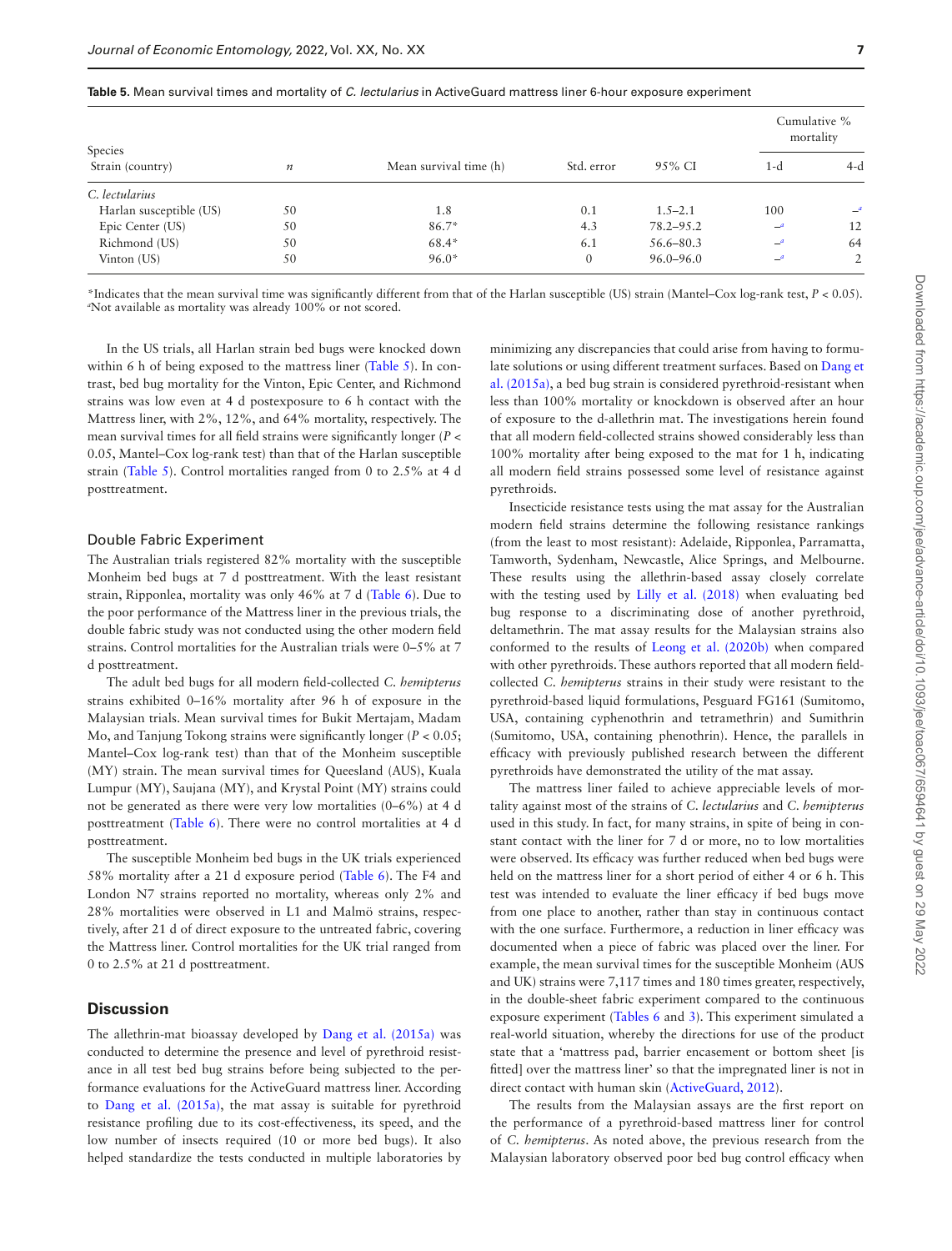|                             |                  |                            |              |                 | Cumulative % mortality |                  |                            |          |
|-----------------------------|------------------|----------------------------|--------------|-----------------|------------------------|------------------|----------------------------|----------|
| Species<br>Strain (country) | $\boldsymbol{n}$ | Mean survival time $(h)^a$ | Std. error   | 95% CI          | $1-d$                  | $4-d$            | $7-d$                      | $21-d$   |
| C. lectularius              |                  |                            |              |                 |                        |                  |                            |          |
| Monheim susceptible (MY)    | 50               | 3.2                        | 0.3          | $2.7 - 3.7$     | 100                    | -c               | _c                         |          |
| Monheim susceptible (AUS)   | 50               | 133.4                      | 4.1          | 125.5-141.4     | $\Omega$               | 18               | 82                         |          |
| Monheim susceptible (UK)    | 50               | 360.5                      | 20.8         | 319.8-401.2     | $\Omega$               |                  | 28                         | 58       |
| Ripponlea (AUS)             | 50               | $136.9*$                   | 7.7          | 121.8-152.1     | 12                     | 26               | 46                         |          |
| $F4$ (UK)                   | 50               | $504.0*$                   | $\Omega$     | $504.0 - 504.0$ | $\Omega$               | $\equiv$ c       | $\Omega$                   | $\Omega$ |
| L1 susceptible (UK)         | 50               | $436.8*$                   | 16.5         | 404.5-469.1     | $\mathbf{0}$           | $-$ <sup>c</sup> | 12                         | 28       |
| London N7 (UK)              | 50               | b                          |              |                 | $\Omega$               | $-$ <sup>c</sup> | $\Omega$                   | $\Omega$ |
| Malmö (Sweden)              | 50               | $504.0*$                   | $\mathbf{0}$ | $504.0 - 504.0$ | 0                      | $\epsilon$       | $\mathbf{0}$               | 2        |
| C. hemipterus               |                  |                            |              |                 |                        |                  |                            |          |
| Queensland (AUS)            | 50               | $-b$                       |              |                 | $\mathbf{0}$           | $\theta$         | $-$ <sup>c</sup>           |          |
| Kuala Lumpur (MY)           | 50               | $-b$                       |              |                 | $\mathbf{0}$           | $\Omega$         | $-c$                       |          |
| Bukit Mertajam (MY)         | 50               | $95.0*$                    | 0.8          | 93.4–96.6       | $\overline{0}$         | 16               | $-$ <sup>c</sup>           | $\equiv$ |
| Saujana (MY)                | 50               | b                          |              |                 | 0                      | 6                | $-$ <sup>c</sup>           | $\equiv$ |
| Krystal Point (MY)          | 50               | $-b$                       |              |                 | $\mathbf{0}$           | $\Omega$         | $-c$                       |          |
| Madam Mo (MY)               | 50               | $89.5*$                    | 2.8          | $83.9 - 95.1$   | 4                      | 16               | $-$ <sup>c</sup>           | $\equiv$ |
| Tanjung Tokong (MY)         | 50               | $92.6*$                    | 2.0          | 88.7-96.6       | $\Omega$               | 10               | $\overline{\phantom{a}}^c$ | $\equiv$ |

<span id="page-7-0"></span>**Table 6.** Mean survival times and mortality of *C. lectularius* and *C. hemipterus* in continuous ActiveGuard mattress liner double-fabric exposure experiment

An \* indicates that the strain's mean survival time is signifcantly different from that of the corresponding susceptible strain (Mantel–Cox log-rank test,  $P < 0.05$ ).

<span id="page-7-2"></span>*b* Analysis not possible due to no mortality even at 4 or 21 d post-treatment.

<span id="page-7-1"></span>*c* Not available as mortality was already 100% or not scored.

pyrethroid formulations, including Pesguard FG161 and sumithrin [\(Leong et al. 2020a](#page-9-14)) were evaluated. The authors suggested that pyrethroids were not suitable in the management of *C. hemipterus*. Thus, the poor performance of the permethrin-impregnated mattress liner was not unexpected.

In this study, the Madam Mo strain displayed very high resistance to d-allethrin in the 'mat assay' but showed moderate resistance to permethrin on the mattress liner. On the contrary, the Kuala Lumpur strain that registered a lower resistance level on the 'mat assay' was showing 'very high' resistance to the permethrin-impregnated mattress liner. Such discrepancy has been observed in the German cockroach, *Blatella germanica* L., especially when the insecticide resistant strains have P450 monooxygenase and/or elevated esterases as resistance mechanisms [\(Chai and Lee 2010](#page-8-14)). Different isozymes may contribute varying efficiencies towards detoxification of different pyrethroids. Furthermore, although evaluations on mat and mattress liner are both surface-contact assays, the manner on how the pyrethroids are being impregnated and formulated in the two products differ.

<span id="page-7-7"></span><span id="page-7-5"></span><span id="page-7-4"></span>The only strains whereby a moderate degree of knockdown or mortality was achieved using the mattress liner were the Ripponlea (Australia), Richmond (US), and L1 (UK) strains. Of the modern feld strains tested for resistance to date, the Ripponlea strain is one of the least resistant bed bugs maintained in colony in Australia [\(Lilly et al. 2018](#page-9-5)). The US Richmond strain has been held in the laboratory since 2008 and is likely to have lost much of its resistance, as it is known that resistance confers a signifcant ftness cost in *C. lectularius* ([Gordon et al. 2015\)](#page-9-17). This strain is known to possess only the one *kdr* mutation (haplotype B) and presumably less resistant than those with multiple mutations [\(Zhu et al. 2010](#page-9-18)). However, even when tested against these three strains, the mattress liner failed to kill all the bed bugs. The L1 strain was colonized c.1970 and is a known susceptible strain, having overlapping 95% fducial limits with the  $KT_{50}$  in the mat assay, with the Monheim control strain, even though the Resistance Ratio suggested it had 'Low' resistance.

A concerning aspect of this study is a sheer number of surviving bed bugs in all the trials. Even with 7 d continual exposure, no knockdown or mortality occurred in multiple strains. The use of a permethrin-impregnated mattress liner over the short or long-term is likely to select for the more pyrethroid-resistant bed bug individuals within a population and drive pyrethroid resistance levels even higher. Ultimately, this will make bed bug control more challenging, and may also lead to cross-resistance with other chemical classes, as has recently been reported ([Romero and Anderson 2016](#page-9-19), [Leong et](#page-9-14)  [al. 2020a\)](#page-9-14).

<span id="page-7-6"></span>It was observed that in the continuous exposure and doublefabric experiments, the Monheim susceptible strain displayed LT values and mean survival times that are signifcantly different between the laboratories. What is particularly confounding is that the Malaysian stock was originally derived from the Australian culture back in 2014. The major difference in colony maintenance is the blood source, with the Malaysian laboratory using freshly drawn rabbit blood in lithium heparin tubes. It is unknown if this could have had an effect in reducing the susceptibility of the bed bugs, however [Aak and Rukke \(2013\)](#page-8-15) reported that 1% heparinized rat blood reduced egg numbers and body size of bed bugs compared to those that were rodent-fed. It is also possible that a change in blood sources could potentially alter the gut symbiont diversity, which subsequently led to changes in susceptibility. There may also be subtle but inapparent differences in the assay methodology and mortality readings by the experimenters that could have contributed to the differences.

<span id="page-7-3"></span>Caveats of the study are that there were some differences between observation intervals and minor variations in bioassay procedures between the laboratories. The differences in the bioassay intervals are accounted for by the statistical analyses and the minor differences in experimental procedures do not affect the validity of the conclusions drawn from the work.

Recently it was reported that the ActiveGuard mattress liner has been effective at preventing the reintroduction of bed bugs in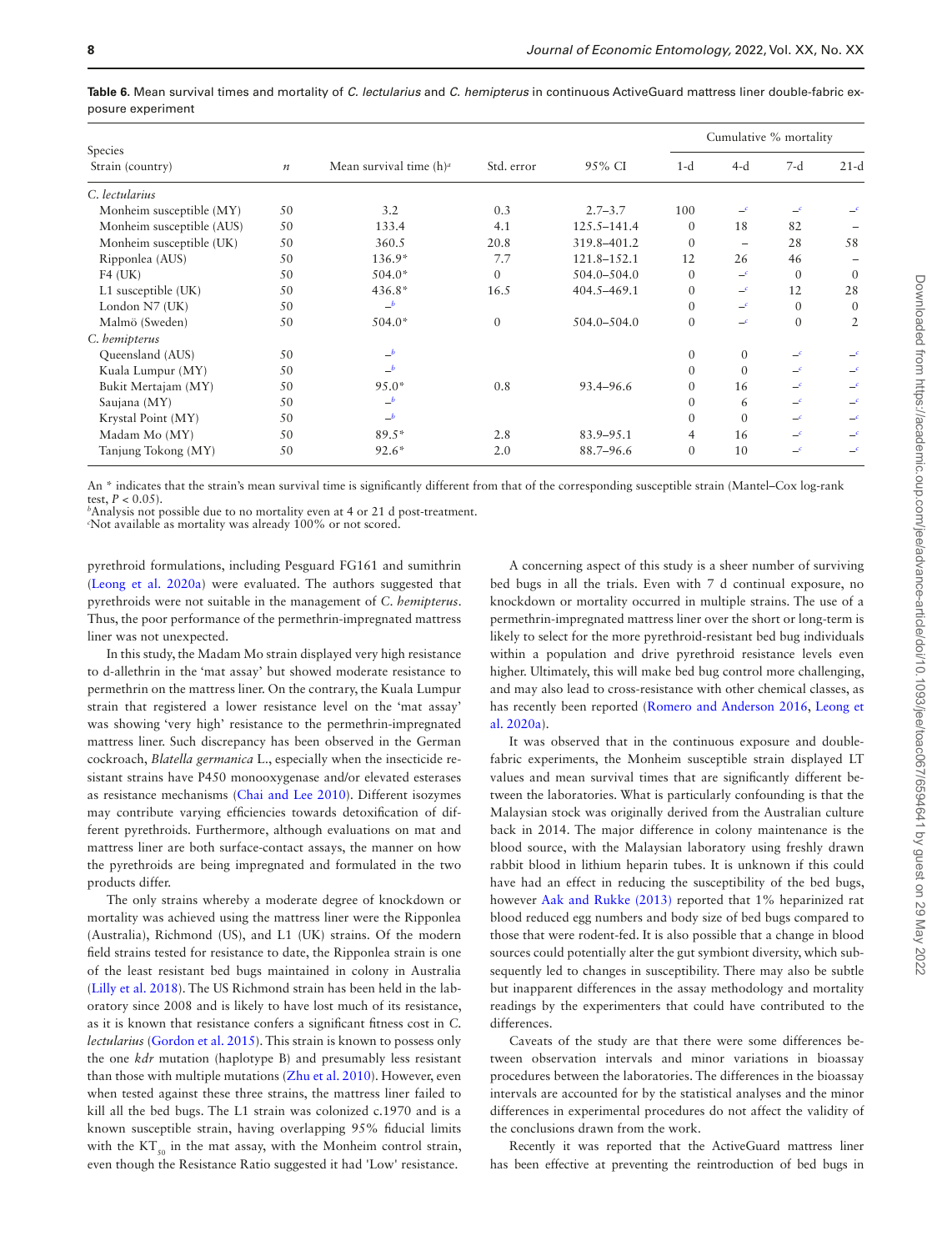<span id="page-8-18"></span><span id="page-8-17"></span>affordable housing [\(Gooch 2021\)](#page-9-20). Population genetics analysis of bed bug infestations within multi-unit dwellings has demonstrated that disparate infestations in the same building have a high degree of relatedness ([Booth et al. 2012](#page-8-16)). These authors suggested that most infestations start within a building with a single female and that active, and humanmediated, dispersal leads the initial infestation to spread throughout the building. This information indicates that new bed bug introductions are likely to be a relatively rare event, with the implication that if the infestation is eliminated, then the property should remain bed bug free for an extended period. An example of this was with a staff accommodation complex on the campus of a major healthcare facility in Australia. Bed bugs (*C. lectularius*) were frst reported in 2003, and due to poor management, subsequently spread to 20% of the 333 rooms in the building (Doggett and Russell 2008). Consequently, every room was inspected for bed bugs, and all active infestations eliminated. Since then, no new infestations have been reported (Doggett 2018). Hence, if a product claims to prevent bed bugs, and none ensue, it is not possible to determine if the lack of insects is due to the effcacy of the product, or the fact that none have been reintroduced.

The present study demonstrated that permethrin-impregnated mattress liners have very little effcacy when it comes to controlling modern feld strains of *C. lectularius* and *C. hemipterus* from different parts of the world. Almost all the strains tested showed moderate to very high levels of pyrethroid resistance. In light of the poor efficacy for killing these modern feld strains in the laboratory experiments and the wide-spread pyrethroid resistance in modern feld populations of both common and tropical bed bugs, we anticipate that the use of the pyrethroid-based mattress liners in the feld will have limited effcacy in controlling or preventing bed bug infestations. Therefore, permethrin-impregnated mattress liners should not be recommended as part of an overall bed bug management program.

# **Acknowledgments**

Bayer Environmental Science, Monheim, Germany, provided the insecticide susceptible Monheim strain. Dr. Harold Harlan, USA, provided the Harlan strain. For the maintenance of the Australian bed bugs, the insects were fed on rats as approved by the Western Sydney Local Health District Animal Ethics Committee, Animal Research Authority, protocol no. 2003.03.20. The Malaysian bed bugs were fed on rabbit blood collected under the USM/Animal Ethics Approval/2016/(104)(819). Study concept: SLD, CYL. Performed the experiments: XYL, RN, AN, DMM, MMW, DGL, SLD. Data analysis: XYL, CYL. Manuscript writing: XYL, SLD, CYL. Reviewing and editing of various drafts: all authors. Funding acquisition: CYL, GVS, ACSC, DMM, SLD.

# **References Cited**

- <span id="page-8-15"></span>[Aak, A., and B. A. Rukke.](#page-7-3) **2013**. Bed bugs, their blood sources and life history parameters: a comparison of artifcial and natural feeding. *Med. Vet. Entomol*. 28: 50–59.
- <span id="page-8-13"></span>[Abbott, W. S.](#page-3-0) **1925**. A method of computing the effectiveness of an insecticide. *J. Econ. Entomol*. 18: 265–267.
- ActiveGuard. **2012**. ActiveGuard mattress liner, product label. [www.](https://www.domyown.com//msds/doc_E9B986EA2559B9390A7D0F3F566AEB82016A9EE3.pdf) [domyown.com//msds/doc\\_E9B986EA2559B9390A7D0F3F566AEB8201](https://www.domyown.com//msds/doc_E9B986EA2559B9390A7D0F3F566AEB82016A9EE3.pdf) [6A9EE3.pdf](https://www.domyown.com//msds/doc_E9B986EA2559B9390A7D0F3F566AEB82016A9EE3.pdf)
- <span id="page-8-6"></span>[Akhoundi, M., D. Chebbah, S. Denis, A. Marteau, J. Jan, C. Bruel, N. Elissa,](#page-1-0)  [and A. Izri.](#page-1-0) **2021**. Widespread mutations in voltage-gated sodium channel gene of *Cimex lectularius* (Hemiptera: Cimicidae) populations in Paris. *Int. J. Environ. Res. Pub. Health*. 18: 407.
- <span id="page-8-9"></span>[Ballard, J.](#page-1-1) **2008**. A new option. *Pest Control Technol*. [https://www.pctonline.](https://www.pctonline.com/article/-manufacturer-research-update--a-new-option/) [com/article/-manufacturer-research-update--a-new-option/](https://www.pctonline.com/article/-manufacturer-research-update--a-new-option/).
- <span id="page-8-4"></span>[Balvin, O., and W. Booth.](#page-0-8) **2018**. Distribution and frequency of pyrethroid resistance-associated mutations in host lineages of the bed bug (Hemiptera: Cimicidae) across Europe. *J. Med. Entomol*. 55: 923–928.
- <span id="page-8-3"></span>[Boase, C. J., G. Small, and R. Naylor.](#page-0-9) **2006**. Interim report on insecticide susceptibility status of UK bedbugs. *Prof. Pest Cont.* Summer: 6–7.
- <span id="page-8-16"></span>[Booth, W., V. L. Saenz, R. G. Santangelo, C. L. Wang, C. Schal, and E. L.](#page-8-17)  [Vargo.](#page-8-17) **2012**. Molecular markers reveal infestation dynamics of the bed bug (Hemiptera: Cimicidae) within apartment buildings. *J. Med. Entomol*. 49: 535–546.
- <span id="page-8-14"></span>[Chai, R. Y., and C. Y. Lee.](#page-7-4) **2010**. Insecticide resistance profles and synergism in feld populations of the German cockroach, *Blattella germanica* (L.) (Dictyoptera: Blattellidae) from Singapore. *J. Econ. Entomol*. 103: 460–471.
- <span id="page-8-5"></span>[Cho, S., H. C. Kim, S. T. Chong, T. A. Klein, D. H. Kwon, S. H. Lee, and J. H.](#page-1-2)  [Kim.](#page-1-2) **2020**. Monitoring of pyrethroid resistance allele frequency in the common bed bug (*Cimex lectularius*) in the Republic of Korea. *Kor. J. Parasit*. 58: 99–102.
- Dang, K., C. S. Toi, D. G. Lilly, C.-Y. Lee, R. Naylor, A. Tawatsin, U. Thavara, W. Bu, and S. L. Doggett. **2014**. Detection of knockdown resistance (kdr) in *Cimex lectularius* and *Cimex hemipterus* (Hemiptera: Cimicidae), pp. 113–118. *In* G. Müller, R. Pospischil and W. H. Robinson (eds.), *Eighth International Conference on Urban Pests, 2014, Zurich, Switzerland*. OOK-Press, Veszprém, Budapest, Hungary.
- <span id="page-8-11"></span>[Dang, K., D. G. Lilly, W. Bu, and S. L. Doggett.](#page-1-3) **2015a**. Simple, rapid and cost-effective technique for the detection of pyrethroid resistance in bed bugs, *Cimex* spp. (Hemiptera: Cimicidae). *Aust. Entomol*. 54: 191–196.
- <span id="page-8-12"></span>[Dang, K., C. S. Toi, D. G. Lilly, C. -Y. Lee, R. Naylor, A. Tawatsin, U. Thavara,](#page-1-4)  [W. Bu, and S. L. Doggett.](#page-1-4) **2015b**. Identifcation of putative *kdr* mutations in the tropical bed bug, *Cimex hemipterus* (Hemiptera: Cimicidae). *Pest Manag. Sci*. 71: 1015–1020.
- <span id="page-8-2"></span>[Dang, K., S. L. Doggett, G. V. Singham, and C. Y. Lee.](#page-0-10) **2017**. Insecticide resistance and resistance mechanisms in bed bugs, *Cimex* spp. (Hemiptera: Cimicidae). *Parasit. Vectors*. 10: 1–30.
- <span id="page-8-8"></span>[Dang, K., S. L. Doggett, X. Y. Leong, G. Veera Singham, and C. Y. Lee.](#page-1-5) **2021**. Multiple mechanisms conferring broad-spectrum insecticide resistance in the tropical bed bug (Hemiptera: Cimicidae). *J. Econ. Entomol*. 114: 2473–2484.
- <span id="page-8-7"></span>[Deku, G., R. Combey, S. L. Doggett, and B. A. Mensah.](#page-1-6) **2021**. Assessment of tropical bed bug (Hemiptera: Cimicidae), infestations in Cape Coast, Ghana: household control practices and efficacy of commercial insecticides and Long-Lasting Insecticidal Nets against feld bed bugs. *J. Med. Entomol*. 58: 1788–1797.
- Doggett, S. L. **2018**. Chapter 37. Healthcare facilities, pp. 357–362. *In* S. L. Doggett, D. M. Miller and C. Y. Lee (eds.), *Advances in the Biology and Management of Modern Bed Bugs*. Wiley Blackwell, Oxford, United Kingdom.
- Doggett, S. L., and M. Feldlaufer. **2018**. Chapter 31. Limitations of bed bug management technologies, pp. 311–321. *In* S. L. Doggett, D. M. Miller and C. Y. Lee (eds.), *Advances in the Biology and Management of Modern Bed Bugs*. Wiley Blackwell, Oxford, United Kingdom.
- Doggett, S. L., and R. C. Russell. **2008**. The resurgence of bed bugs, *Cimex* spp. (Hemiptera: Cimicidae) in Australia, pp. 407–425. *In* W. H. Robinson and D. Bajomi (eds.), *Proceedings of the Sixth International Conference on Urban Pests, Budapest, Hungary, 13-16 July 2008*. OOK-Press, Veszprém, Budapest, Hungary.
- <span id="page-8-10"></span>[Doggett, S. L., C. J. Orton, D. G. Lilly, and R. C. Russell.](#page-1-7) **2011**. Bed bugs - a growing concern worldwide. Australian and international trends update and causes for concern, pp. 24. *In* AEPMA [ed.], *Australian Environmental Pest Managers Association*. NSW Conference, Bicentennial Park, Homebush Bay, Sydney, Australia.
- <span id="page-8-0"></span>[Doggett, S. L., D. E. Dwyer, P. F. Penas, and R. C. Russell.](#page-0-11) **2012**. Bed bugs: clinical relevance and control options. *Clin. Micro. Rev*. 25: 164–192.
- <span id="page-8-1"></span>[Doggett, S. L., D. M. Miller, and C. Y. Lee.](#page-0-12) **2018a**. *Advances in the biology and management of modern bed bugs*. Wiley Blackwell, Oxford, United Kingdom.
- Doggett, S. L., D. M. Miller, K. Vail, and M. Wilson. **2018b**. Chapter 15. Fiscal impacts, pp. 139–147. *In* S. L. Doggett, D. M. Miller and C. Y. Lee (eds.), *Advances in the biology and management of modern bed bugs*. Wiley Blackwell, Oxford, United Kingdom.